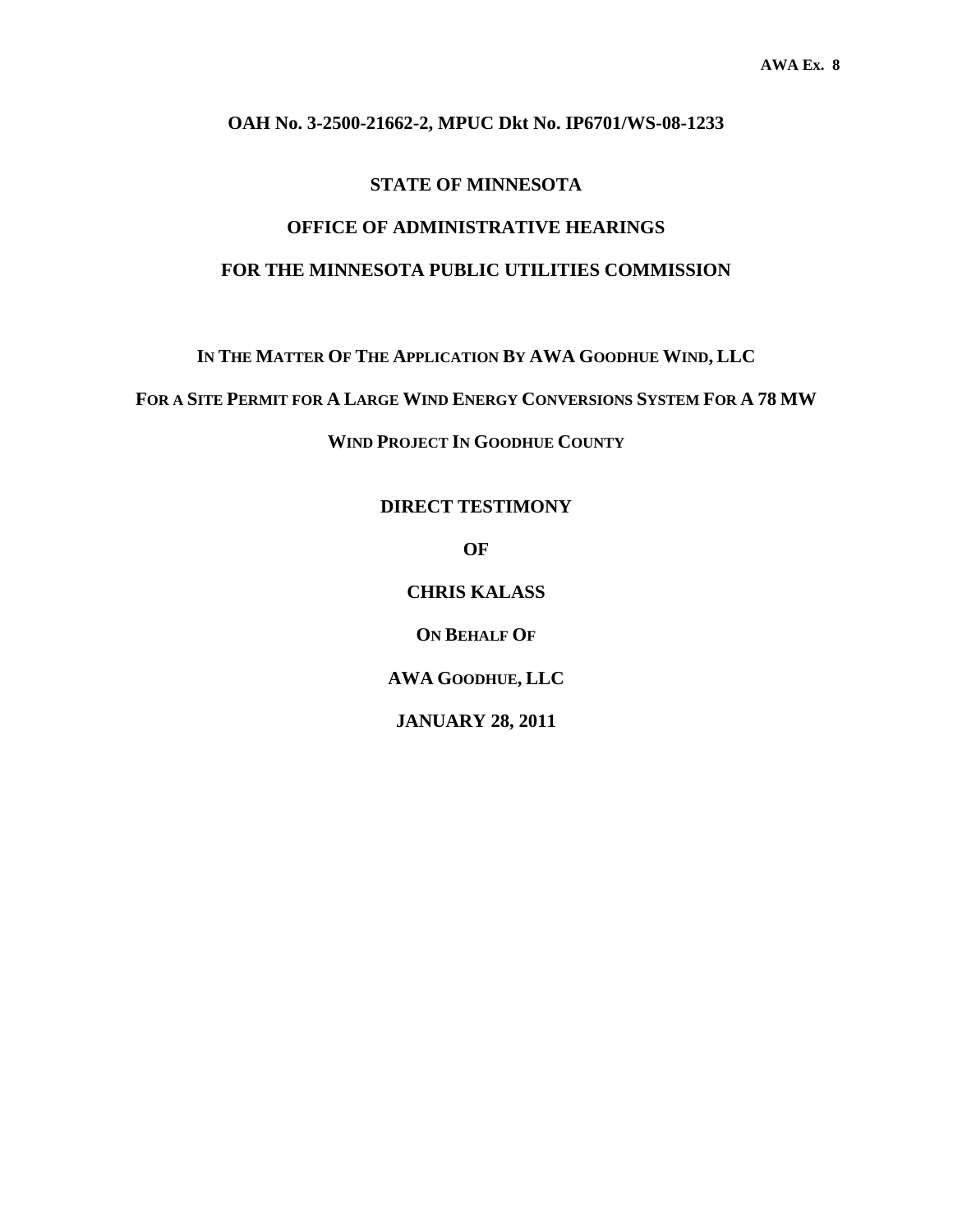| $\mathbf{1}$   |                                                                                               | BEFORE THE MINNESOTA PUBLIC UTILITIES COMMISSION                                            |  |
|----------------|-----------------------------------------------------------------------------------------------|---------------------------------------------------------------------------------------------|--|
| $\overline{2}$ |                                                                                               | DIRECT TESTIMONY OF CHRIS KALASS                                                            |  |
| 3              | Q:                                                                                            | Please state your name and address.                                                         |  |
| 4              | $A$ :                                                                                         | My name is Chris Kalass. My address is 40780 165 <sup>th</sup> Avenue, Zumbrota, Minnesota  |  |
| 5              | 55992.                                                                                        |                                                                                             |  |
| 6              | Q:                                                                                            | Where do you live?                                                                          |  |
| 7              | $A$ :                                                                                         | I live on a farm in Minneola Township in Goodhue County, Minnesota.                         |  |
| $8\,$          | Q:                                                                                            | How long have you lived there?                                                              |  |
| 9              | $A$ :                                                                                         | I have lived in my present house for over nine years. I have lived nearly my entire life in |  |
| 10             |                                                                                               | the area. I was born in Goodhue County and grew up here. I graduated from Zumbrota High     |  |
| 11             | School in 1989.                                                                               |                                                                                             |  |
| 12             | Q:                                                                                            | What do you do for a living?                                                                |  |
| 13             | $A$ :                                                                                         | I own 280 acres of land, which I farm full-time. I also rent additional acreage from        |  |
| 14             | several neighboring landowners. I grow primarily soybeans, sweet corn, and peas. I have about |                                                                                             |  |
| 15             | 230 head of feed cattle.                                                                      |                                                                                             |  |
| 16             | Q:                                                                                            | Have you signed a lease agreement to allow AWA Goodhue to install wind turbines             |  |
| 17             | on your property?                                                                             |                                                                                             |  |
| 18             | $A$ :                                                                                         | Yes, I signed a lease agreement in March of 2009.                                           |  |
| 19             | Q:                                                                                            | How many turbines might be on your property?                                                |  |
| 20             | $A$ :                                                                                         | Under the current layout, I understand there will be one turbine on my property.            |  |
| 21             | Q:                                                                                            | Are you concerned about living with a large wind turbine on your property?                  |  |
| 22             | $A$ :                                                                                         | No, I am not concerned at all.                                                              |  |
| 23             | Q:                                                                                            | Why aren't you concerned?                                                                   |  |
|                |                                                                                               | 1<br><b>Direct Testimony of Chris Kalass</b>                                                |  |

**Minnesota Public Utilities Commission OAH No. 3-2500-21662-2, MPUC Dkt No. WS-08-1233**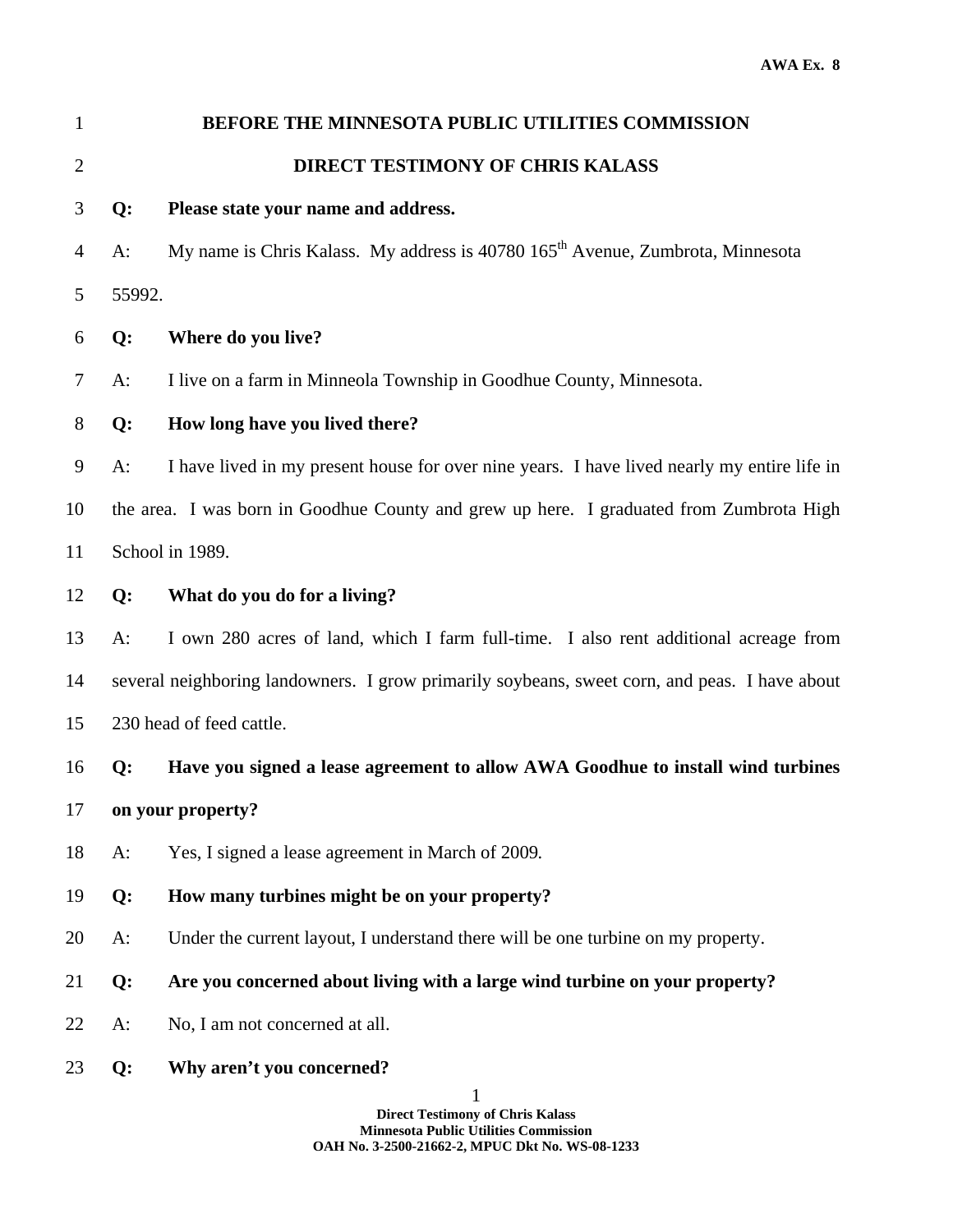1 A: I'm not concerned because I don't expect the wind turbine on my property, or any other 2 wind turbines in the area for that matter, to generate any noise or other impacts that will be 3 bothersome to me. I have been to the large wind farms in Mower County and observed the 4 turbines in operation at close distance. Any noise from the wind turbines is readily masked by 5 the sound of the wind itself, and from just a short distance away, the turbines are essentially 6 silent even when the wind is low but the turbines are still spinning. I certainly do not expect to 7 be bothered by sounds from the turbines that I cannot even hear.

# 8 **Q: Will it bother you to see wind turbines on your property and on the horizon?**

9 A: No, that won't bother me, even though I will see them every day. I have seen the 10 turbines down in Mower County, and I did not find the wind turbines to be an intrusion on my 11 visual sightlines.

# 12 **Q: Are you concerned that your cattle might be affected by stray voltage caused by the**  13 **wind turbine on your property?**

14 A: No, I have absolutely no concern that the wind turbine on my property will cause stray 15 voltage that will affect my cattle. The power to my house and to my farm buildings is totally 16 independent of the wind turbine. There is no connection between anything related to the wind 17 project and my buildings. I have not heard of a single farmer who has complained that a nearby 18 wind turbine is affecting his farming operations due to stray voltage.

## 19 **Q: What would you say to your neighbors who are opposed to the wind project?**

20 A: I would say that they need to accept the change that is coming, that we need to do our 21 part in contributing to the expansion of this new, renewable energy source, that Goodhue County 22 cannot partition itself off from the rest of society. I would say that 1500 feet is an acceptable 23 separation if people don't want to participate, that they won't be adversely affected by the sounds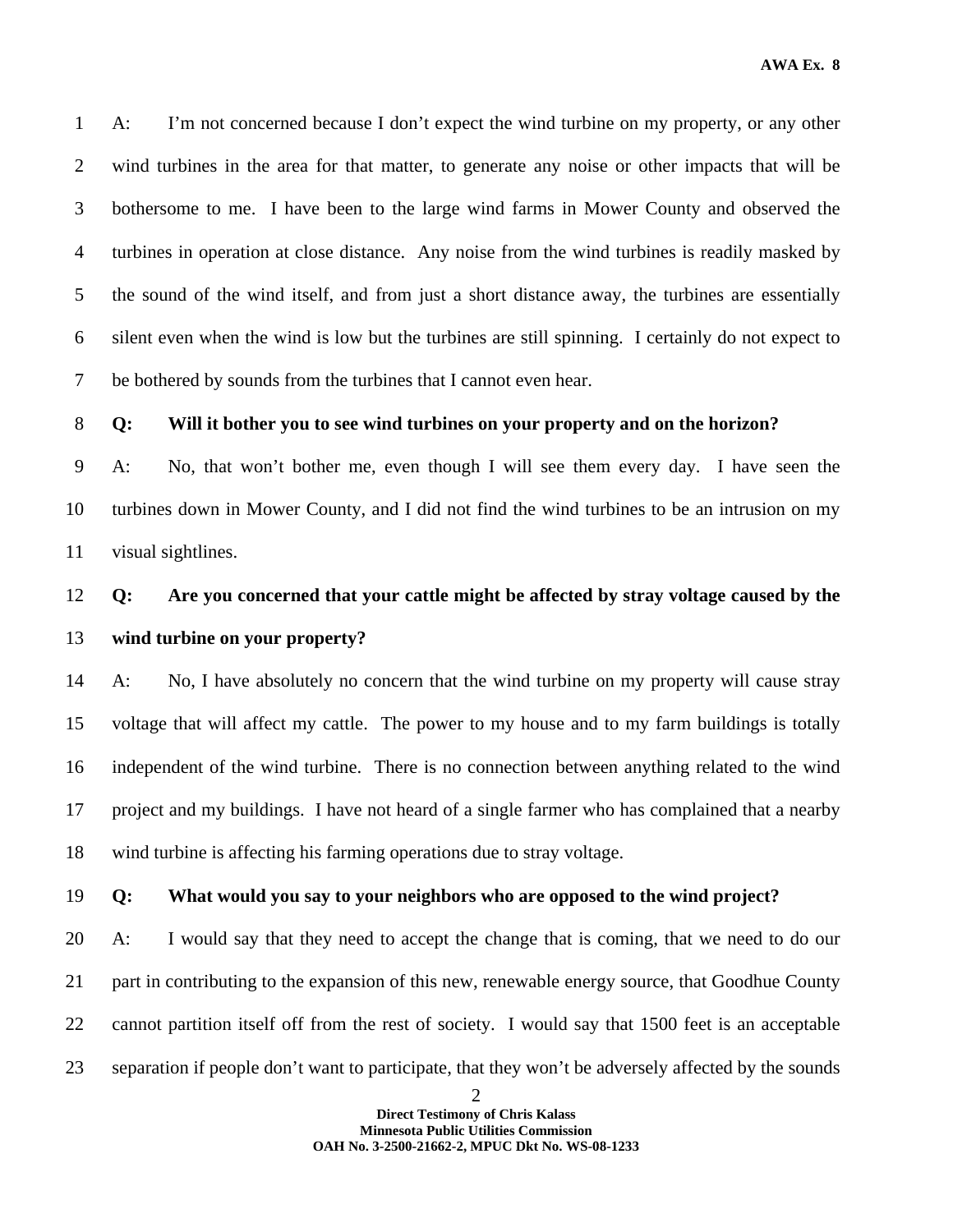1 made by the turbine blades. I would also tell them that it is a minor inconvenience that they will 2 be able to see wind turbines on the horizon at times and that such an impact is a small intrusion 3 for the good the wind turbines will bring. Finally, I would tell them that those of us who are 4 looking forward to the turbines on our property have a right to use our property in that way and 5 that we are not interfering with their way of life.

#### 6 **Q: Do you have neighbors who support the project?**

7 A: Certainly. In my view, the majority of people in the townships, including those who 8 haven't signed a lease for a turbine, support the project. It is only an outspoken minority of 9 residents who object to the project and would like to see it not go in.

# 10 **Q: Are some of your nearby neighbors opposed to the project?**

11 A: Yes, some of my closest neighbors have been critics of the project.

# 12 **Q: Does the fact that some of your neighbors oppose the project jeopardize your ability**  13 **to install one or more turbines on your property?**

14 A: Yes, it certainly does, because as I understand it, the county would require the wind 15 developer to be more than a half mile from the base of the residence of a landowner who hasn't 16 signed on to the project. While my neighbors will be significantly farther from any turbines on 17 my property than I will be at my house, their opposition could still preclude the developer from 18 putting up any turbines on my land because they are closer than a half mile away.

19 **Q: Will you be paid for having one or more turbines on your property?** 

20 A: Yes, I will be paid by the wind company for allowing one or more turbines to be 21 constructed on my property.

22 **Q: How much will you be paid?**